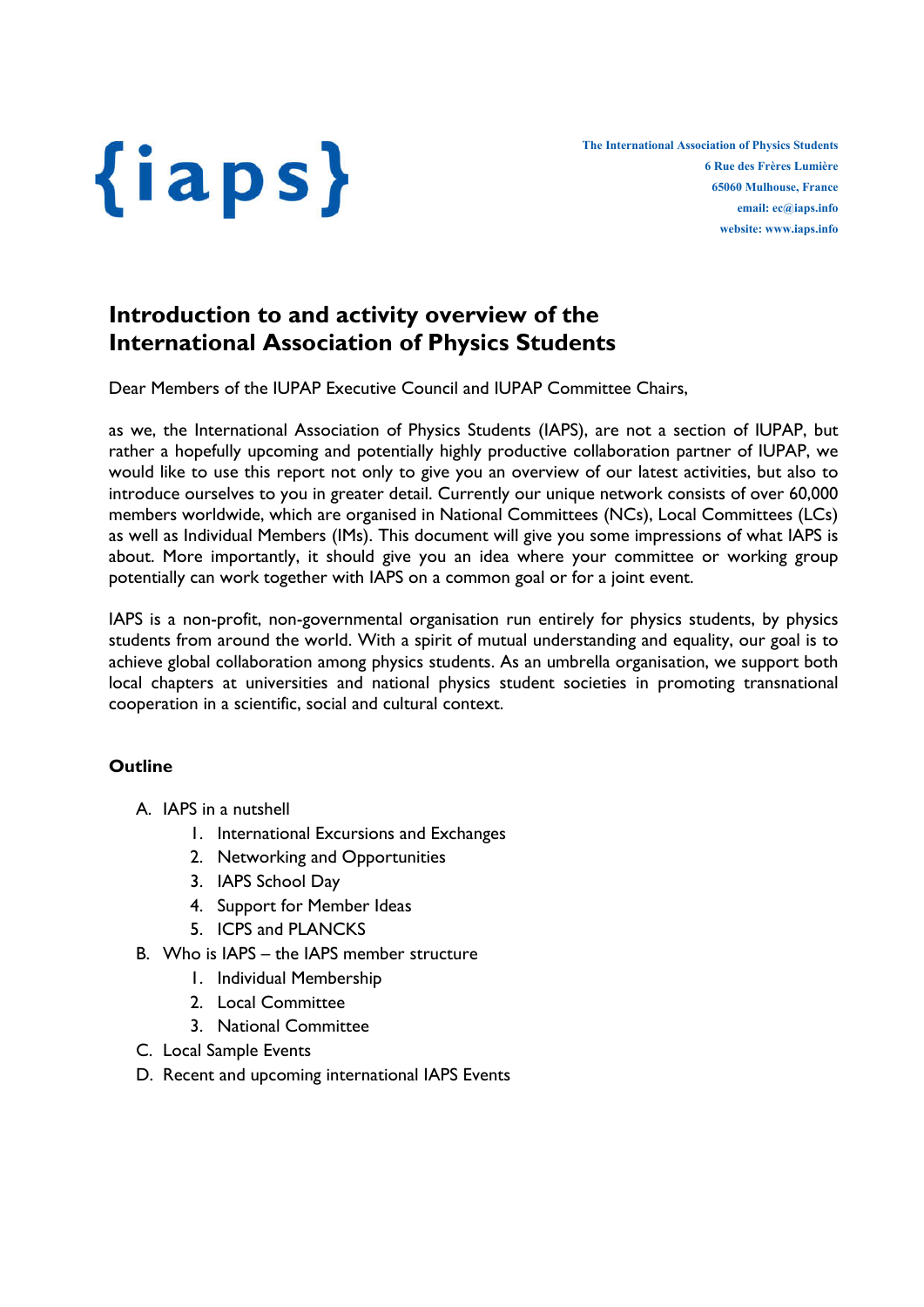The International Association of Physics Students 6 Rue des Frères Lumière 65060 Mulhouse, France email: ec@iaps.info website: www.iaps.info

## A. IAPS in a nutshell

## 1. International Excursions and Exchanges

What is more fun than doing physics? Exactly, experiencing physics together with other physicists from different countries! This is why a core concept of IAPS is to organise physics related activities and to support members to realise their own event ideas. How we achieve the second part exactly is depicted in A.4. While we would like to mention some of our regular international events as examples, for the beginning. Overall, we quite consistently follow the simple idea of "physics + social activity = physics network" with our events.

## iaps4FUSION

International excursion in the UK on plasma physics and nuclear fusion. Starting with lectures at the University of Oxford, the Joint European Torus (JET) experiment in Culham is visited, followed by a trip to laboratories of Imperial College, London.

### iaps2CERN

International excursion in Geneva, Switzerland on nuclear research, including a visit to CERN and some of its experiments.

## Lights of Tuscany

International event on photonics in Pisa and Florence, Italy, including a visit at the gravitational wave observatory VIRGO as well as the National Enterprise for Nanoscience and Nanotechnology.

## German Italian Physics Exchange

Recently established exchange programme between NC Italy and NC Germany with lectures, lab tours and excursions to facilities such as DESY, launched in November 2017.

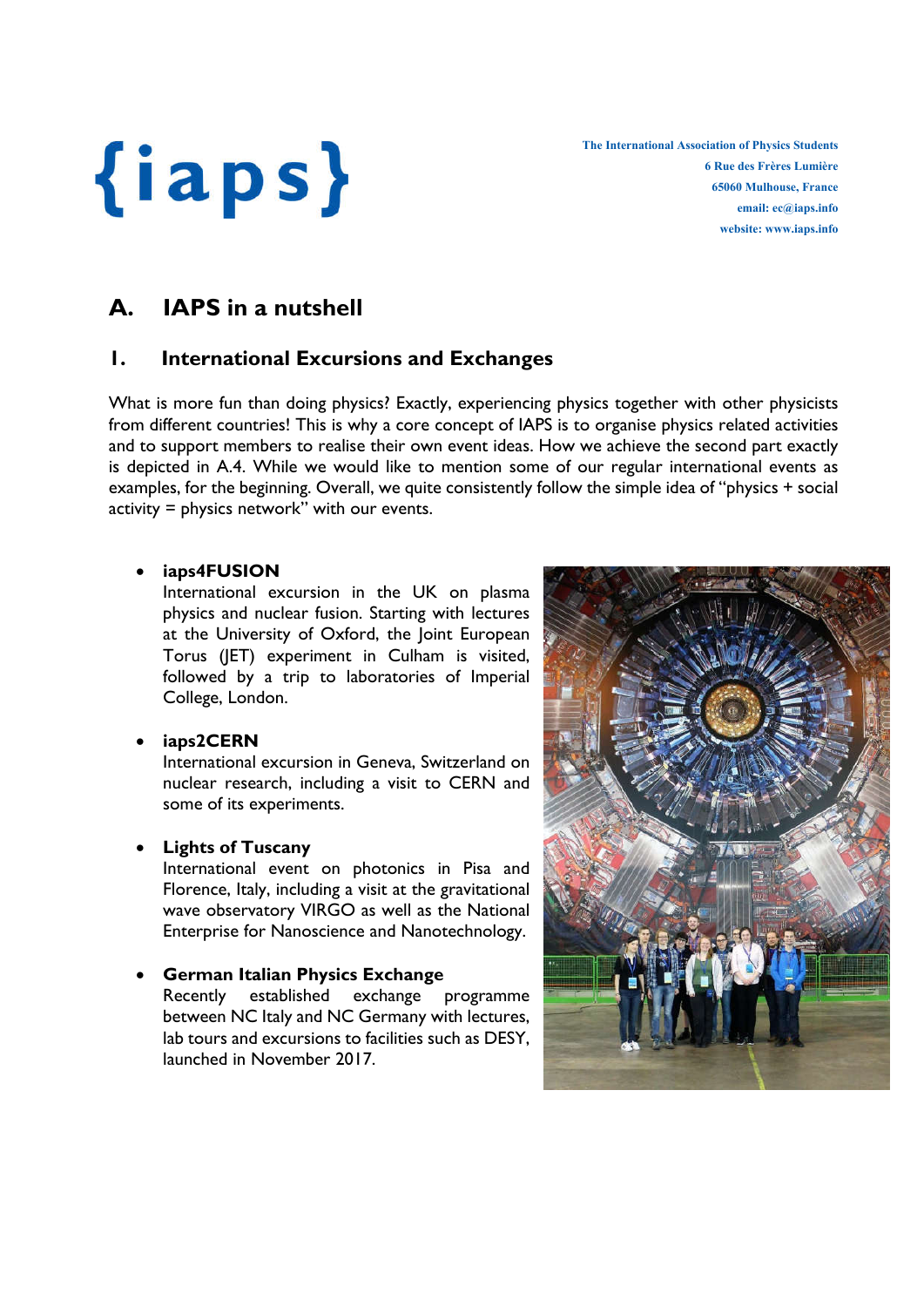

## 2. Networking and Opportunities

In the past years IAPS has been monotonously growing. Growing mostly also in areas where there has not been a high density of IAPS members before. This also means that an increasing number of our members will not be able to join all our events so easily – mostly due to pecuniary reasons, long travel distances, but also due to the natural limitation of attendance.

Therefore, programmes and activities that do not have any natural limitation and do not need a high effort neither to organise nor to attend them. In that context the IAPS School Day which will be depicted in the next section was developed. Further, we worked and are still working hard to provide our members with a better digital involvement into IAPS. Quite recently, we started to actively discuss video recordings at events/for keynote speakers and on providing/developing appropriate IT to make it available for our members.

The main parts of our current IT strategy are described in the following paragraphs.

### i. IAPS Members Network/Contact Network

The Members Network is going to be the heart of our digital infrastructure. It is not only designed as a database for the IAPS network, but as an interactive one where our members can update their personal information, find each other and register for our events.

For example, if they met a student working in the same field or at a university they would like to apply to, but they missed to exchange contact details, they can reconnect via the event both of them attended. On top of that, this kind of contact does not necessarily require a physical meeting. Furthermore, if someone is interested in organising a certain type of event, but has no experience in doing that yet, contacting a person who has run a similar event before via the Members Network might solve the issue. Needless to say, data protection is implemented appropriately and data is handled confidentially. The Members Network development is still ongoing with more features to come.

The IAPS Contact Network depicts the predecessor of the members network that is currently being developed. It consists of direct contact persons at about 100 universities and has been initiated years ago to link IAPS members better between each other. Its primary goal is to provide members with reliable information about potential degree programs at other universities.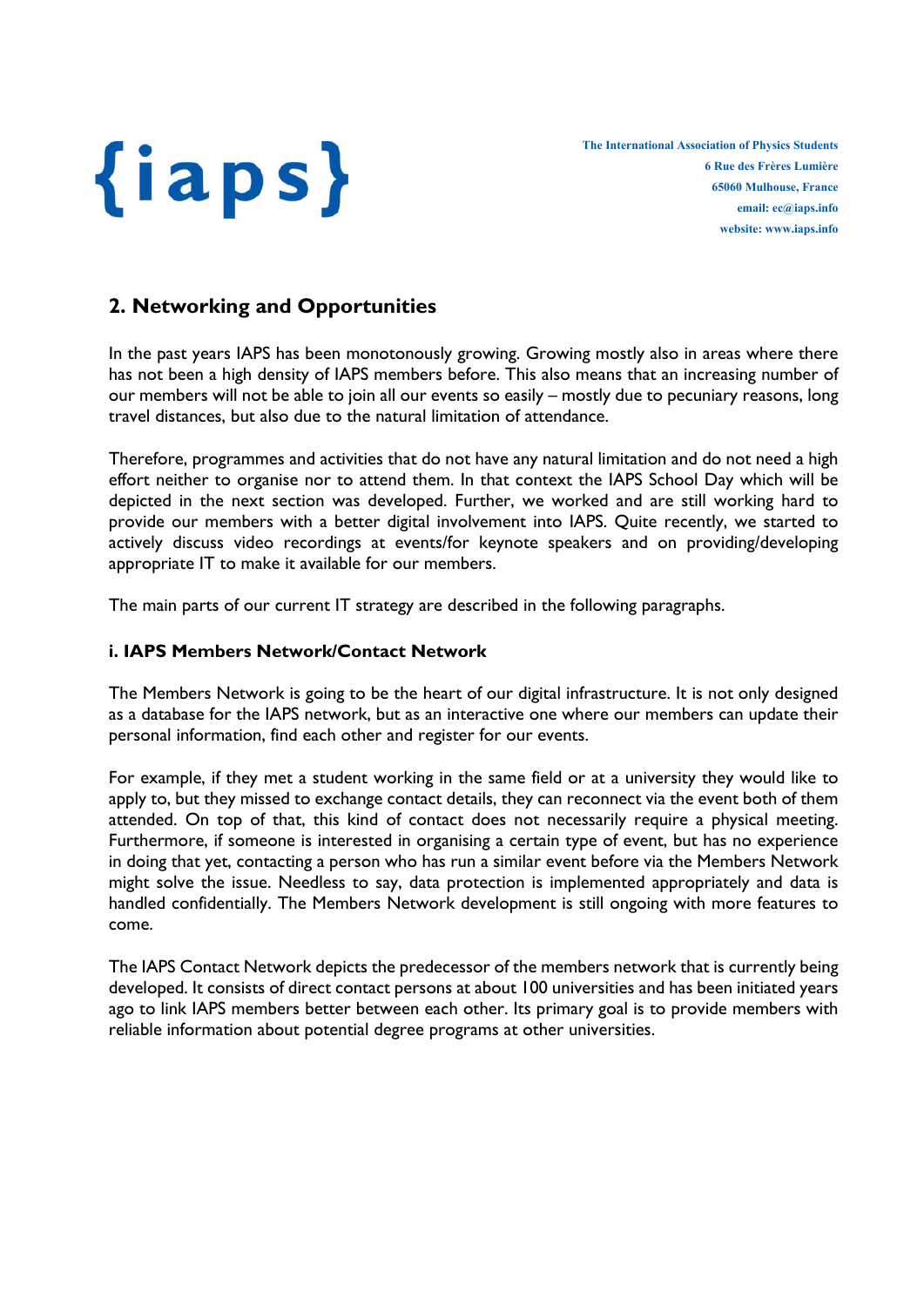

#### ii. IAPS Wiki

Our Wiki serves as a central place for interactive documentations. NCs and LCs can document their activities there and provide valuable feedback. Get inspired by best practise examples of other committees: How to secure funding for a local event effectively? What is the best way to invite guest speakers? Which legal details do I have to consider when conducting an event? The answers to these and more questions can be found in the Wiki. With this thorough documentation provided by IAPS, knowledge is being passed from one generation of physics student to the next one.

For the future an implementation of IAPS real world events as webinars where students who were unable to attend a given event can see recordings of the keynote speakers, is planned.

#### iii. FERMI Internship Database

The FERMI project was initiated by an IAPS member, NC Italy, in December 2014. It has the twofold goal of collecting information on high-level internships for physics students available both in Italy and abroad as well as promoting the creation of new internship opportunities in Italian universities, laboratories and research centres.

This webpage contains the FERMI Project database of internships and summer schools for physics students. They are classified according to many parameters (field of research, country, region, paid/unpaid, period of the year, etc.) for your convenience.

## 3. IAPS School Day – a Local, International Event

Usually one might think of an international event to be located at some place one has to travel to – which can be a huge effort not everyone is able to take. Therefore, we are particularly proud of the IAPS School Day concept which was established in 2015 during the UN International Year of Light and Light based technologies. It's both local and international!

On the 10th November, the World Science Day for Peace and Development, all our members are encouraged to perform locally at their universities or in schools outreach activities for high school students under a common topic with the goal of raising interest in science. This year's topic is particle physics. While each outreach event is held locally, it remains an international endeavour by connecting the students to others around the world who are simultaneously doing the same thing. This can be done via video calls across time zones. Help with organising and activity ideas are provided through the IAPS network.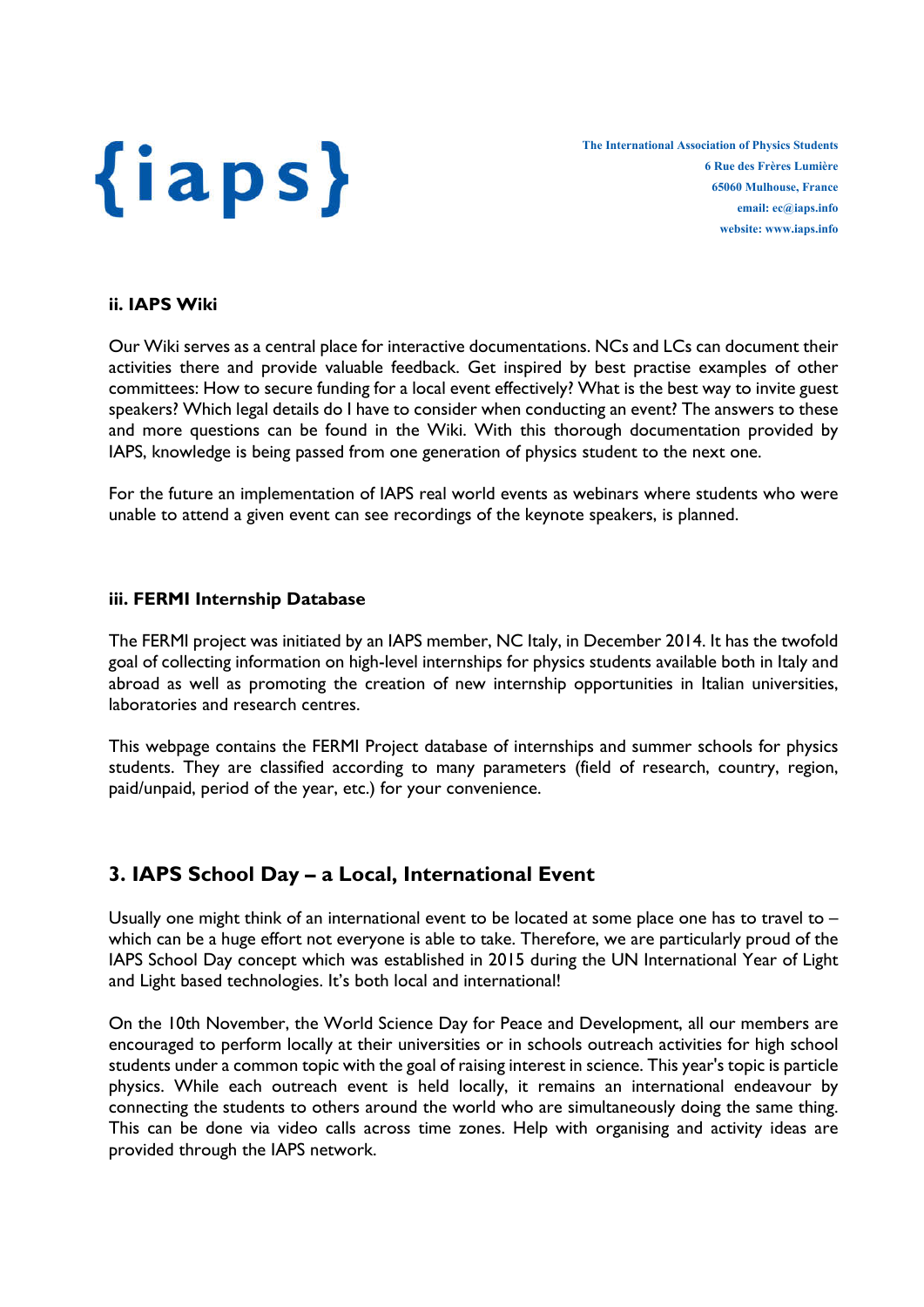

For small equipment IAPS is even able to provide funding in addition to conceptual help. Further, the newly declared International Day of Light inspired us to introduce a permanently light-based School Day in May of each year in addition as its first version related to the International Year of Light has been very successful.

## 4. Support and Amplification of Member activities

During the more than three decades of existence it turned out for IAPS that a funding scheme which specifically encourages member committees to offer nationally organised events to the international community of physics students works well. As it is an unbureaucratic, transparent and still flexible way to organise our distribution of small event funding. Therefore all our grants which are summarised below do follow that general idea.

On top of that we do encourage in particular younger IAPS committees to apply for certain grants as well; where we actively link experienced members with motivated new event organisers. From our currently available grants some of them could also be used for joint events together with IUPAP; while in practice our manpower and our pool of active volunteers might be more appreciated.

IAPS offers several grants for a wide range of subjects, such as: individual travel grants, funding for science outreach events, the IAPS School Day, member exchanges and international excursions.

Our currently available grants are:

### New Members Support Grant

- $\circ$  To support the coverage of legal fees in connection to the official registration of a new committee
- $\circ$  To support first events by a committee
- o More information: http://www.iaps.info/grants/support-for-new-members
- o Example: NC Spain, LC Kharkiv

### IAPS Member Action Programme (IMAP) Grant

- o For encouraging interactions between all IAPS members
- o Requires 40% international participants
- $\circ$  Usually results in formats with at least 10 different countries represented in events with on average 40 participants
- o More information: http://www.iaps.info/grants/imap
- o Example: PAPAP, iaps4FUSION, Lights of Tuscany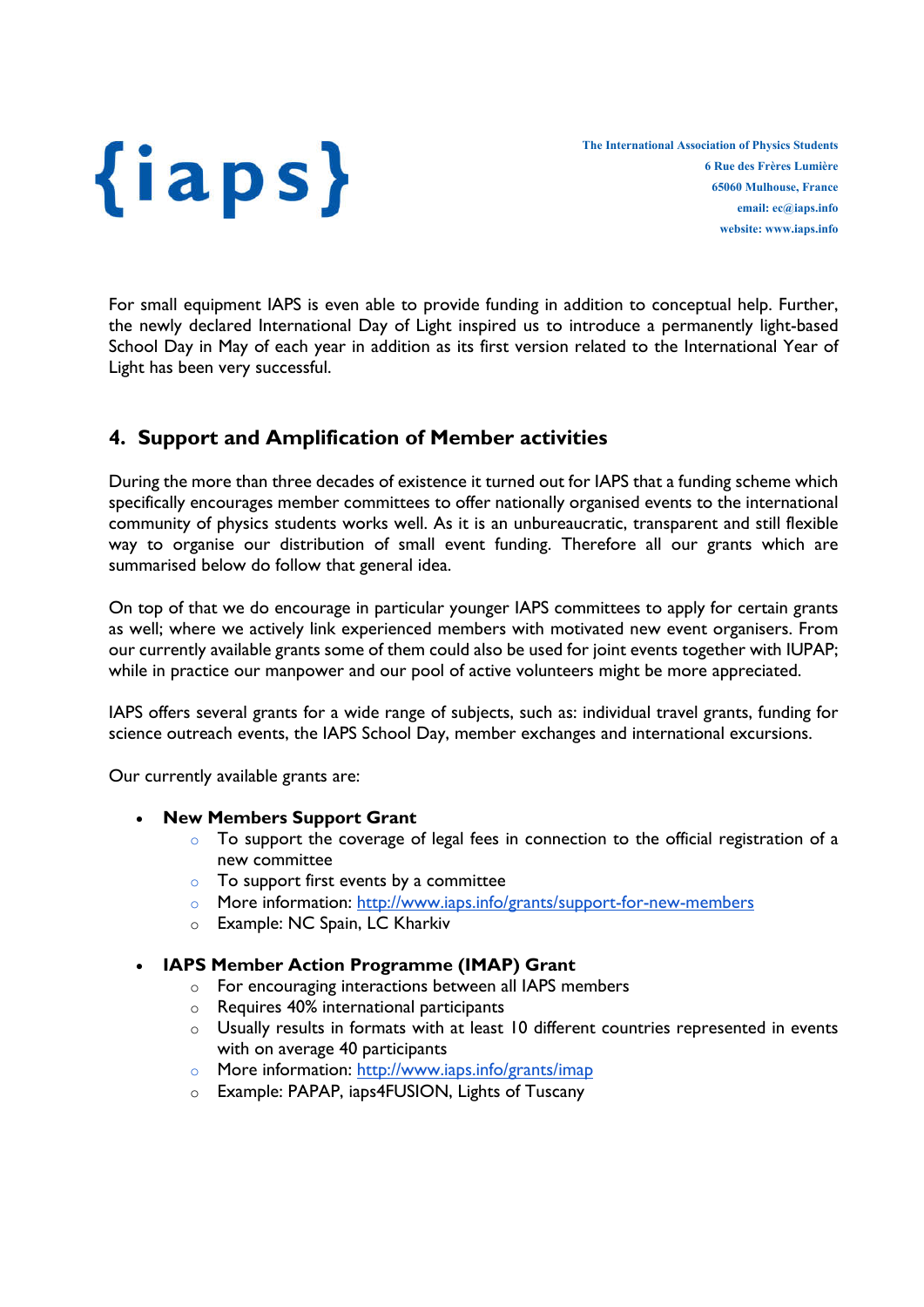The International Association of Physics Students 6 Rue des Frères Lumière 65060 Mulhouse, France email: ec@iaps.info website: www.iaps.info

## IAPS Light Grant

- $\circ$  To support the organisation of International Day of Light activities, that happen simultaneously around the world in the week of the 16<sup>th</sup> May 2018
- o More information: https://www.iaps.info/grants/iaps-light-grant/

### IAPS Exchange Grant

- o To facilitate exchanges between IAPS members
- o Application by 2 LCs/NCs
- o More information: http://www.iaps.info/grants/iaps-exchange-grant
- o Example: German Italian Physics Exchange, Hungarian-German exchange

### • IAPS Outreach Grant

- o To support the initiation and development of science outreach projects, workshops and forums
- o More information: http://www.iaps.info/grants/outreach-grant

### ICPS Worldwide Grant

- o To enable physics students from around the world to attend the International Conference of Physics Students (ICPS)
- o More information: http://www.iaps.info/grants/icps-grant

## IAPS School Day Grant

- o To support the organisation of IAPS School Day activities which happen yearly on the 10th November
- o More information: https://www.iaps.info/grants/school-day-grant-2017/

## 5. ICPS and PLANCKS

The International Conference of Physics Students (ICPS) is a truly international event and the highlight of every academic year! Dating back to 1986, it has brought physics students from all over the globe together for more than 30 years. The next ICPS will take place in Helsinki, Finland in August 2018 and will have over 300 participants from more than 50 different countries. Seven days full of student talks, poster sessions, excursions and of course lots of social activities such as the Nations Party make this event simply legendary. Most noteworthy from the IAPS organisation perspective is the meeting of all IAPS committee delegates together with our Annual General Meeting, where the next Executive Committee, ICPS and PLANCKS host are elected.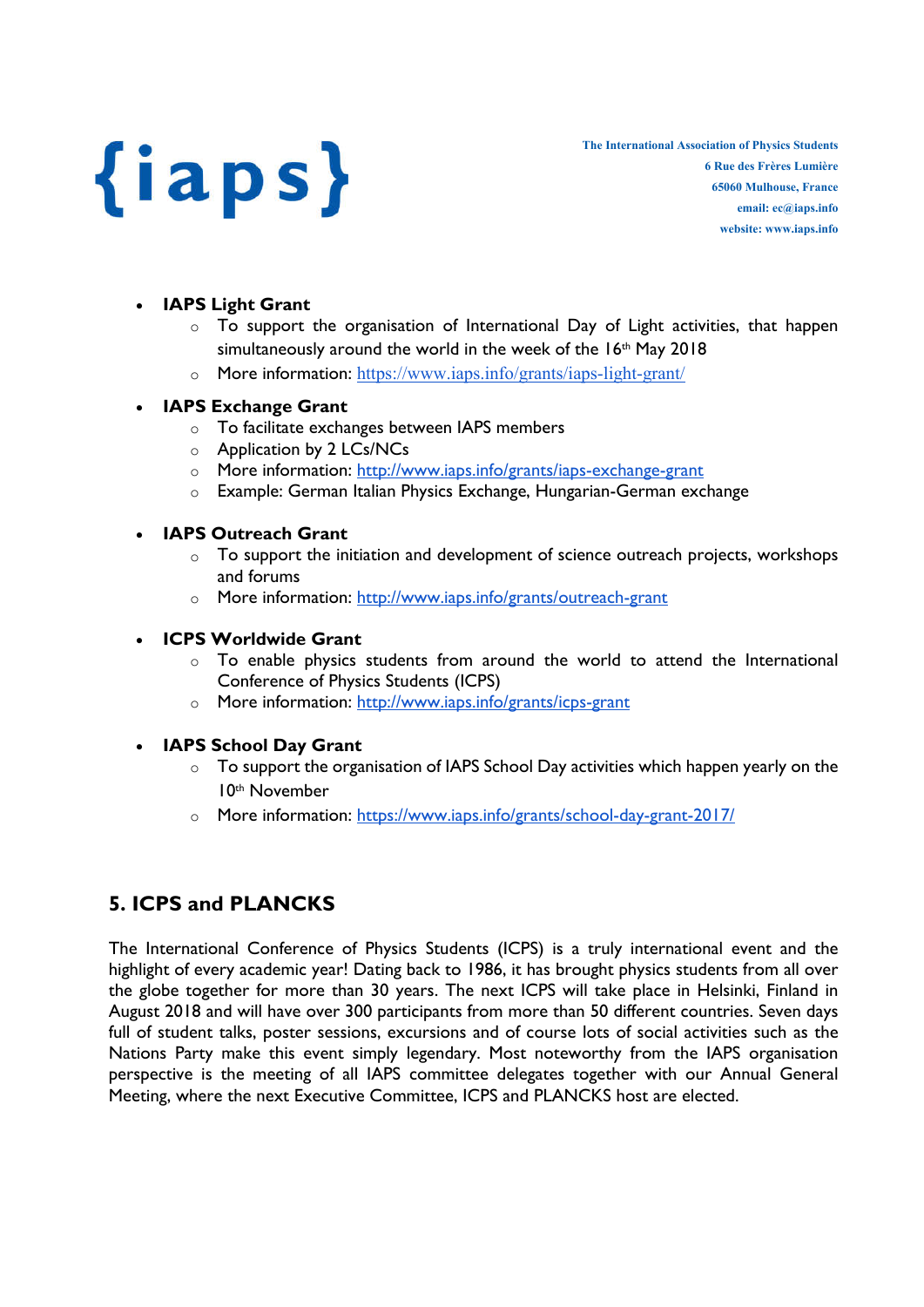The International Association of Physics Students 6 Rue des Frères Lumière 65060 Mulhouse, France email: ec@iaps.info website: www.iaps.info



PLANCKS, the Physics League Across Numerous Countries for Kick-ass Students, is the second major international IAPS event. Designed for teams of three to four physics students to tackle challenging problems within a four-hour time limit. Many member countries host their own preliminaries to select the best team to send to the international final, this year taking place in Zagreb, Croatia. Guest lecturers have included Neil deGrasse Tyson and Stephen Hawking. The final is a four-day event consisting of lectures, cultural excursions and of course the PLANCKS competition itself!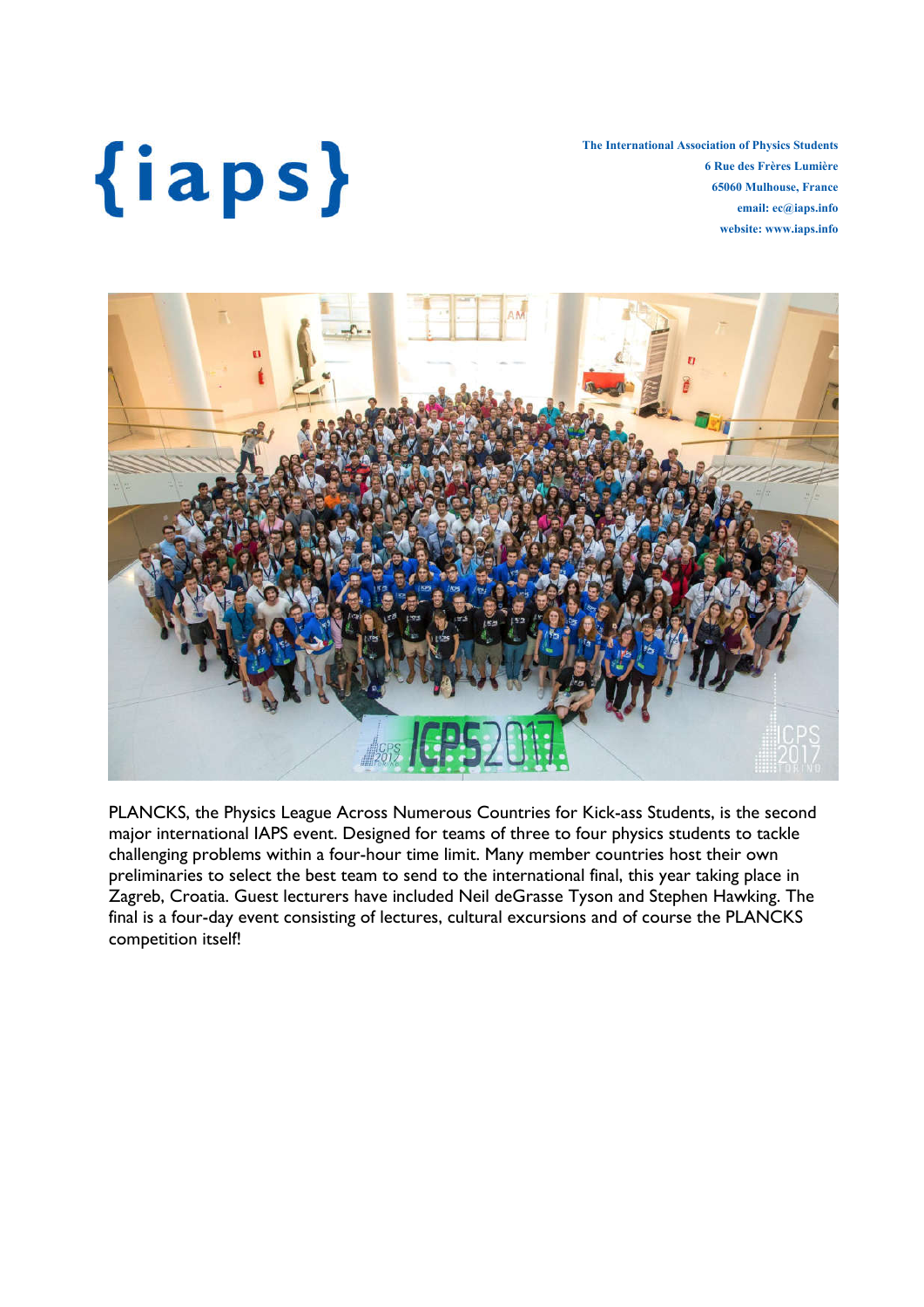

## B. Who is IAPS – the IAPS member structure

There are three different membership types in IAPS, referring to the degree of existing organisational structures in the respective country. The following section provides an overview over the various types as well as IAPS' structure.



## 1. Individual Member

- For students at universities without an existing Local Committee (LC) or National Committee (NC)
- Full access to all IAPS events and the Membership Network
- Limited voting rights (all individual members of a country without existing NC or LC have only have one vote in total per country at the Annual General Meeting (AGM))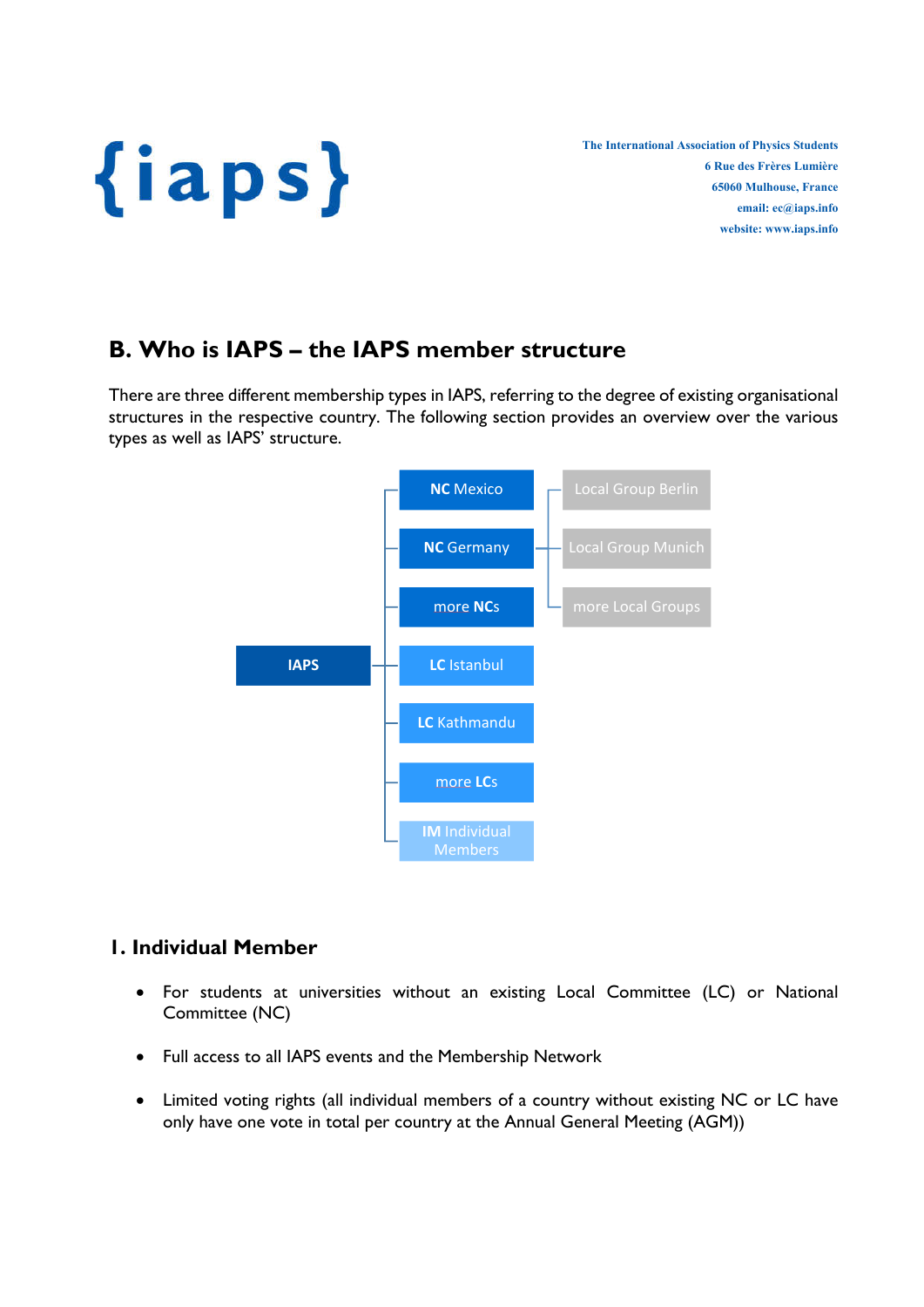The International Association of Physics Students 6 Rue des Frères Lumière 65060 Mulhouse, France email: ec@iaps.info website: www.iaps.info

## 2. Local Committee

- Already existing local physics or science societies in a city or at a university!
- Organisation of LC partnerships to get new LCs get started faster within IAPS
- LCs receive all previous perks plus:
	- o Full access to IAPS grants to help finance events and eligibility to host major IAPS events (ICPS, PLANCKS)
	- o Extended voting rights at the AGM (2 votes per LC, to a maximum of 6 votes per country)

## 3. National Committee

- Designed for multiple active local groups at different universities across a country.
- Encouraged to have a link with a national physics student network (such as the IOP in the UK, the APS in the U.S. or the DPG in Germany) if applicable.
- Organise national events, including an own AGM
- NCs receive all previous perks plus:
	- o Maximum voting rights at the AGM (7 votes per NC)

To sum up, becoming an IM is easy and has lots of benefits, starting an LC is good for motivated members, whilst joining as an NC is the most advanced option. Thus, the membership types scale with the size of the organization involved.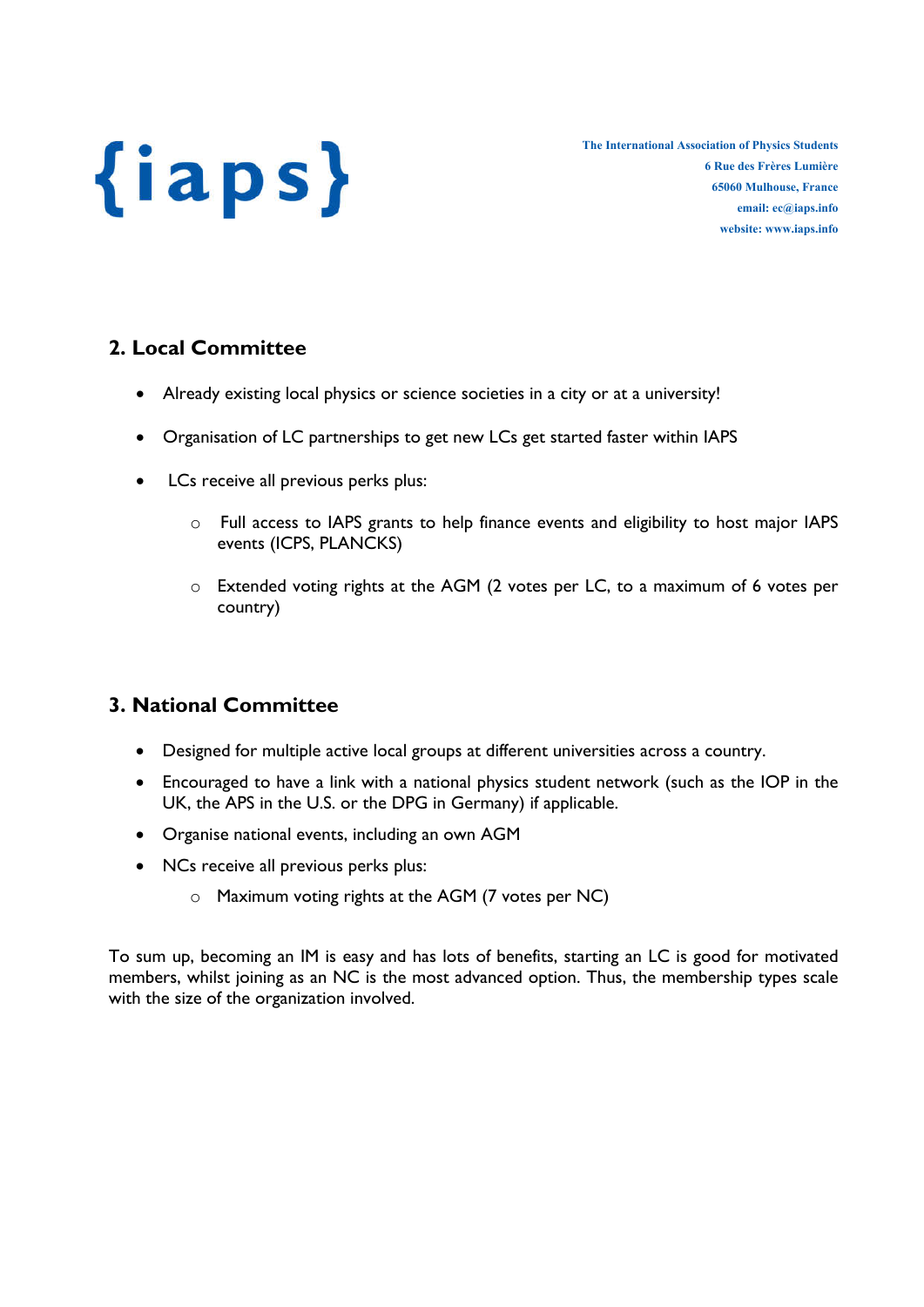The International Association of Physics Students 6 Rue des Frères Lumière 65060 Mulhouse, France email: ec@iaps.info website: www.iaps.info

The following table compares the three available membership types and fees:

| <b>Member Type</b>                                                   | <b>Individual</b>                                 | Local                  | <b>National</b> |
|----------------------------------------------------------------------|---------------------------------------------------|------------------------|-----------------|
| <b>Membership Fee</b>                                                | $10 \in$                                          | $1/3 * Fee$<br>Formula | Fee Formula     |
| <b>Access to all IAPS Events</b>                                     | $\checkmark$                                      |                        |                 |
| <b>Access to the Members Network</b><br>and IAPS Wiki                |                                                   |                        |                 |
| <b>Access to individual IAPS</b><br>Grants (e.g. travel grant)       |                                                   |                        |                 |
| <b>Access to non-individual IAPS</b><br>Grants (e.g. exchange grant) |                                                   |                        |                 |
| <b>Eligibility to host PLANCKS &amp; IAPS</b>                        |                                                   | $\checkmark$           |                 |
| <b>Voting Rights in the AGM</b>                                      | in total for all IMs<br>per non-LC/non-NC country | $\mathbf{2}$           | 7               |

Fee Formula:

 $\min\left(discount\cdot\left(75+2\cdot\sqrt[3]{\text{GNI}[\text{in }10^6\,\$]}\right)[\text{in }\infty],400\!\in\right)$ 

Our fee formula is rather unconventional and depends strongly on the Gross National Income of each country, we are happy to assist you applying it. Further, we can also support you with concepts and experienced advisers in case you are interested in creating an IAPS committee.

Available discounts for newly joined NC/LC's:

- Freshers' discount
	- -50% in the first year
	- -25% in the second year
- Members outside Europe have a 50% discount.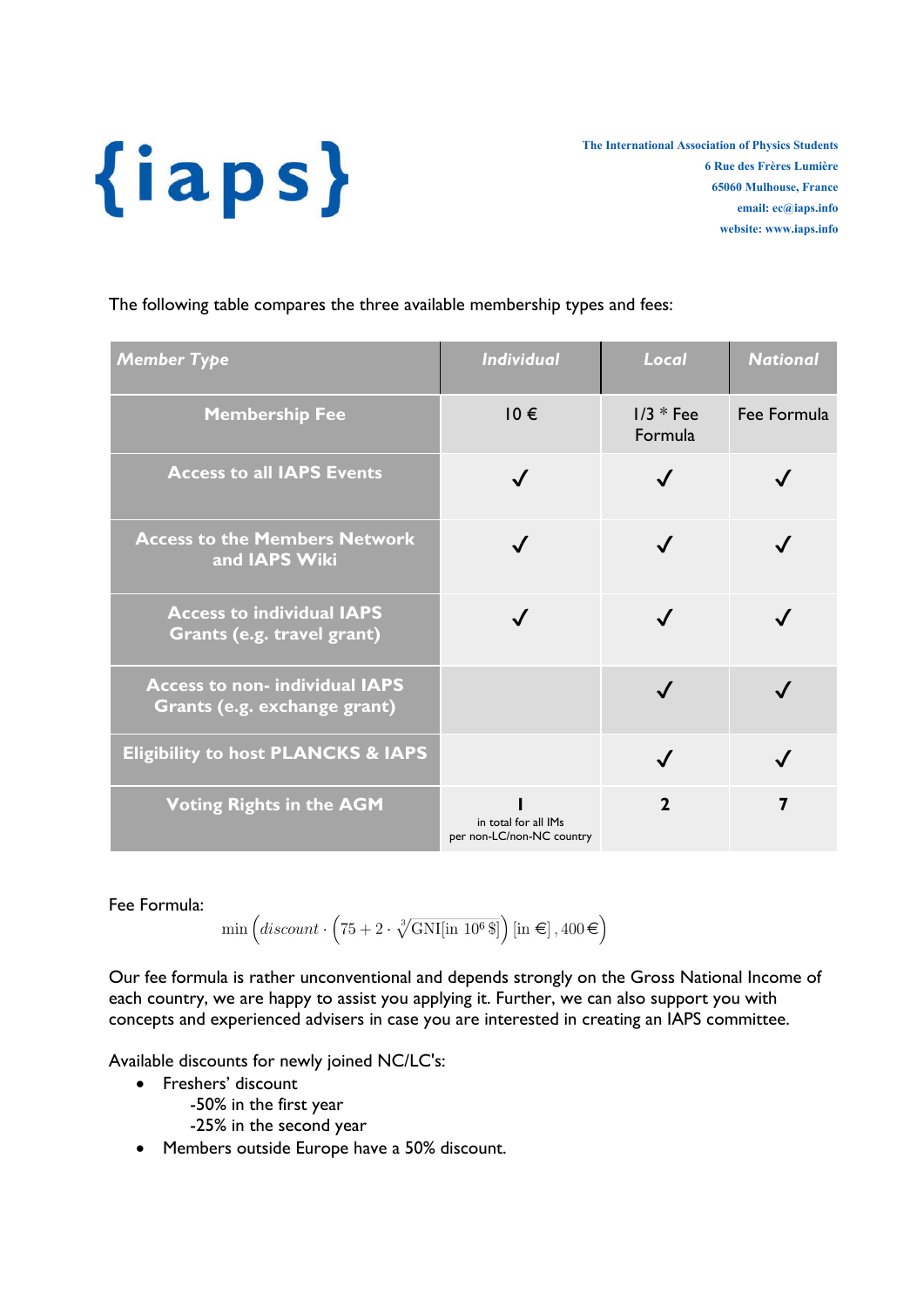The International Association of Physics Students 6 Rue des Frères Lumière 65060 Mulhouse, France email: ec@iaps.info website: www.iaps.info

The following map shows our members around the globe. All of our current members are listed here: http://www.iaps.info/members/list-of-iaps-members



As mentioned before, IAPS has an existing grant for administrative costs to facilitate the foundation of a local or national committee.

Find more information here: http://www.iaps.info/grants/support-for-new-members

In the following sections we will provide some more information about our events and infrastructures. There will also be suggestions of best practise examples to organise local events.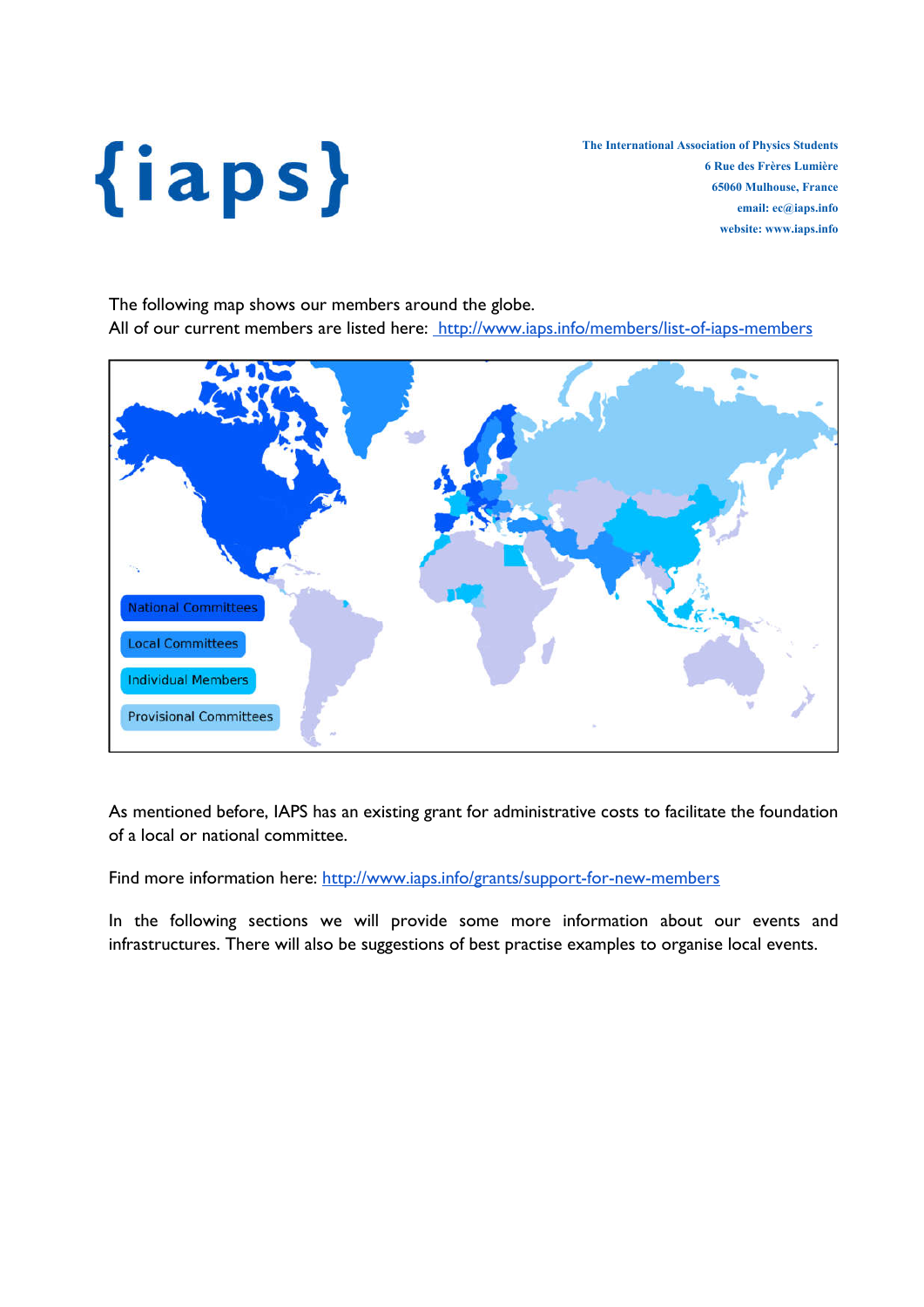The International Association of Physics Students 6 Rue des Frères Lumière 65060 Mulhouse, France email: ec@iaps.info website: www.iaps.info

## C. Local Sample Events

As an IAPS committee – both local and national – the most regular events usually happen on a local basis in order to keep members interested and thus active within our community. Some examples which have worked quite well are given below; they usually consist of an official part and an intended less official, more social part. More concepts and examples are available upon request.

### *Local Excursion or Lab Tour*

For example, organising an excursion to a local science related company or asking a professor for a lab tour as a starting point in order to find more members. In addition, you can also inform other students about IAPS and our activities. We would happily support you with informational material!



### *Meet your Prof*

A breakfast or a dinner with one of your professors or teaching staff where they explain in about 30 minutes their current research. This works especially well due to the fact that mostly teaching staff are usually barely talking about research in their lectures. Subsequently to the talk, people dine together and start discussing about the content informally.

### *Science Slam*

An evening event where older students as well as teaching staff present their research in 10 to 15 minutes talks as funny as possible. Usually this takes place in a lecture hall ending up with a vote for the best talk which then gets a little award. This is quite popular in some countries. For instance, NC UK and Ireland have transformed this idea into a 3 minute wonder (3MW) which has local heats across the country and a national final, for PhD students to present their research in a fun and understandable way without any lecture slides.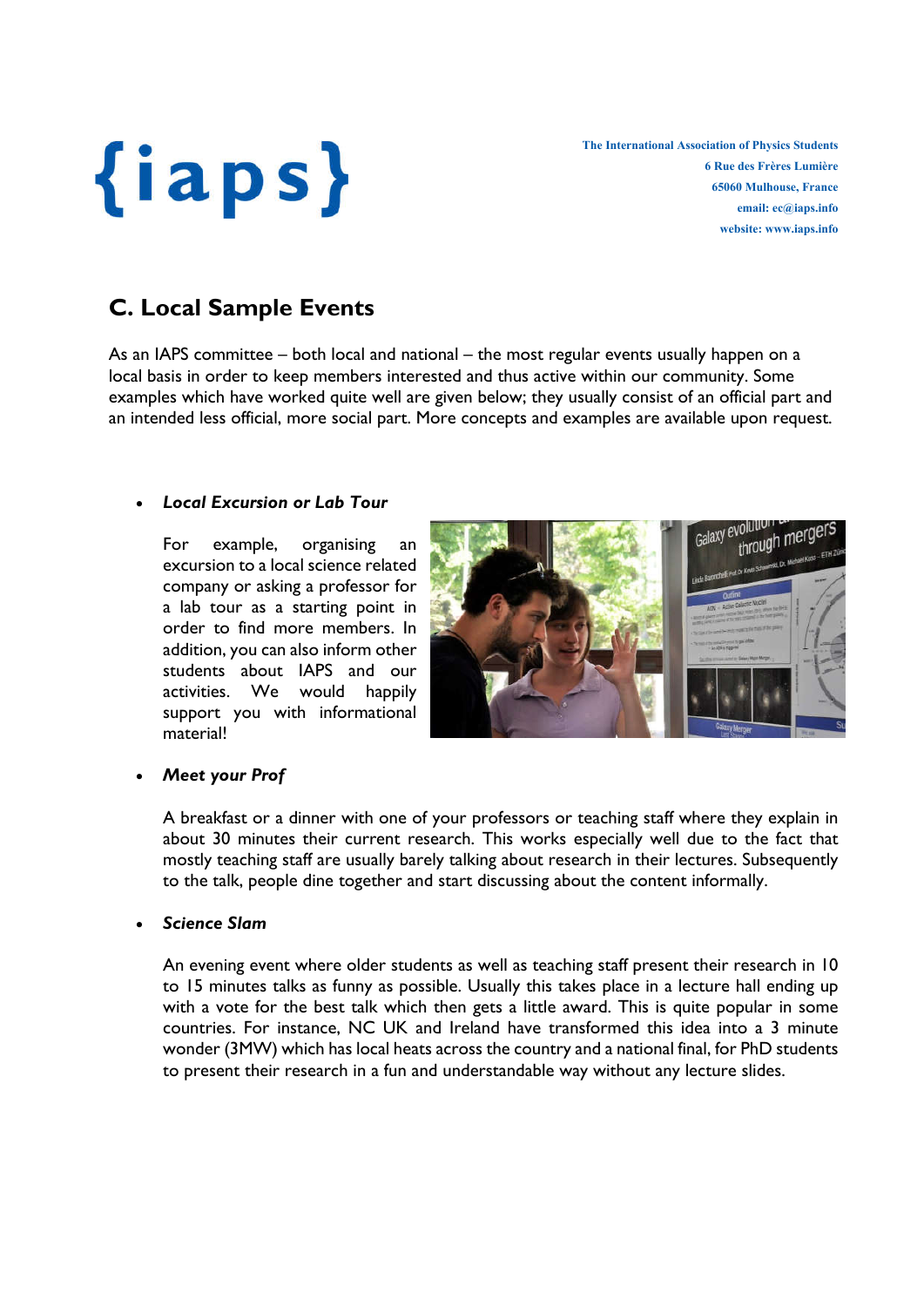

#### *Physicists in their Professions*

Within these events professional physicists are invited to the universities of the corresponding local chapters to give a lecture. The content of the lectures usually include a brief presentation of the company, an overview of the workplace/professional field and daily schedule. It should also include personal experiences and tips, e.g. in the application process. After the lecture there is a short discussion.

#### *Physics meets!*

Two speakers. One topic. No borders. "Physics meets!" is perfect for intensifying the interdisciplinary dialog among students and for cooperating with similar organisations such as a Chemistry society, etc. It encourages to "think outside the box" of physics and presents unusual areas of work and research for physicists. Two speakers are invited, a physicist and a non-physicist, e.g. a mathematician, chemist, musician, philosopher, economist, to speak about their own research and their involvement in other disciplines.

#### *Boat/tower challenge*

All participants for small teams of three to six people per team. Each team receives a previously defined amount of resources (e.g. 4 sheets of paper, 1 balloon, 1 meter of tap, etc.). Then the team that is able to build the highest tower/the best boat wins. However, the main focus is on networking and team building, which usually works out really well as the teams discuss about their project and thus naturally interact with each other. Overall, it is a great recruitment event.



Last but not least we would like to briefly outline our most recent international events.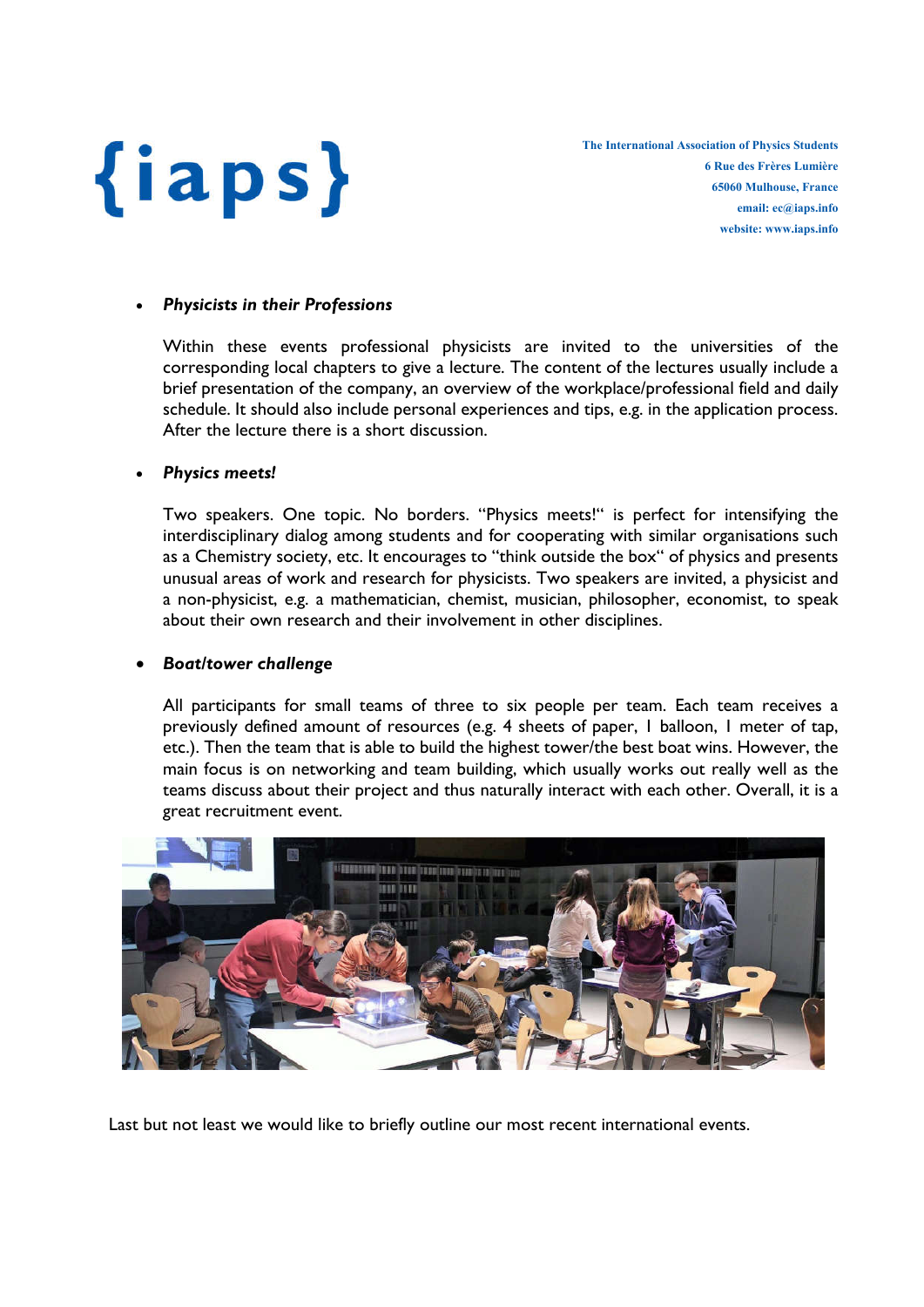The International Association of Physics Students 6 Rue des Frères Lumière 65060 Mulhouse, France email: ec@iaps.info website: www.iaps.info

## D. Recent and upcoming international IAPS Events

## Particle and Astroparticle Physics Autumn Programme

In October 2017 NC Italy organised already in its third edition the international excursion PAPAP to Rome, Frascati National Laboratories and the Gran Sasso Science Institute.

On first day the around 40 participants visited the University of Rome. Followed by the Frascati National Laboratories where cutting-edge research in the field of acceleration physics and laser physics is conducted on the second day. While the consecutive days has been spent at the Gran Sasso underground laboratories and ultra-low background experiments including a student talk and poster session.

Where & When: Rom & L'Aquila, Germany, 9th - 13th October 2017 More Information: http://ai-sf.it/papap17/index.html

## German Italian Physics Exchange

The Italian Association of Physics Students (AISF) and the junge Deutsche Physikalische Gesellschaft (jDPG) met for the first edition of the German Italian Physics Exchange (GIPE) in Hamburg in November 2017.

During the Programme, 40 students will be able to visit some cutting-edge facilities such as the labs of the Max-Planck-Institute for the Structure and Dynamics of Matter, the Center for Free-Electron Laser Science and the Institute of Laser physics. Moreover, the participants will be given talks by local professors and researchers.

Where & When: Hamburg, Germany,  $1^{st}$  -  $5^{th}$  November 2017 More Information: http://ai-sf.it/gipe/

## • IAPS SchoolDay - Acoustics

During the last IAPS School Day on the 10<sup>th</sup> November being the UN World Science Day, IAPS members engaged in activities and project days in schools around the globe related with acoustics.

Supported activities by IAPS have been for instance a project in Nepal reaching 200 students who have built their own syringe hydraulic devices or a sound-experimental show session in Mexico for 100 students featuring standing waves in flames and visualizing sound waves by a non-Newtonian fluid to name a few. Besides that, there have been several supported activities in Europe (Italy, German, Croatia among others).

Where & When: around the world, 10th November 2017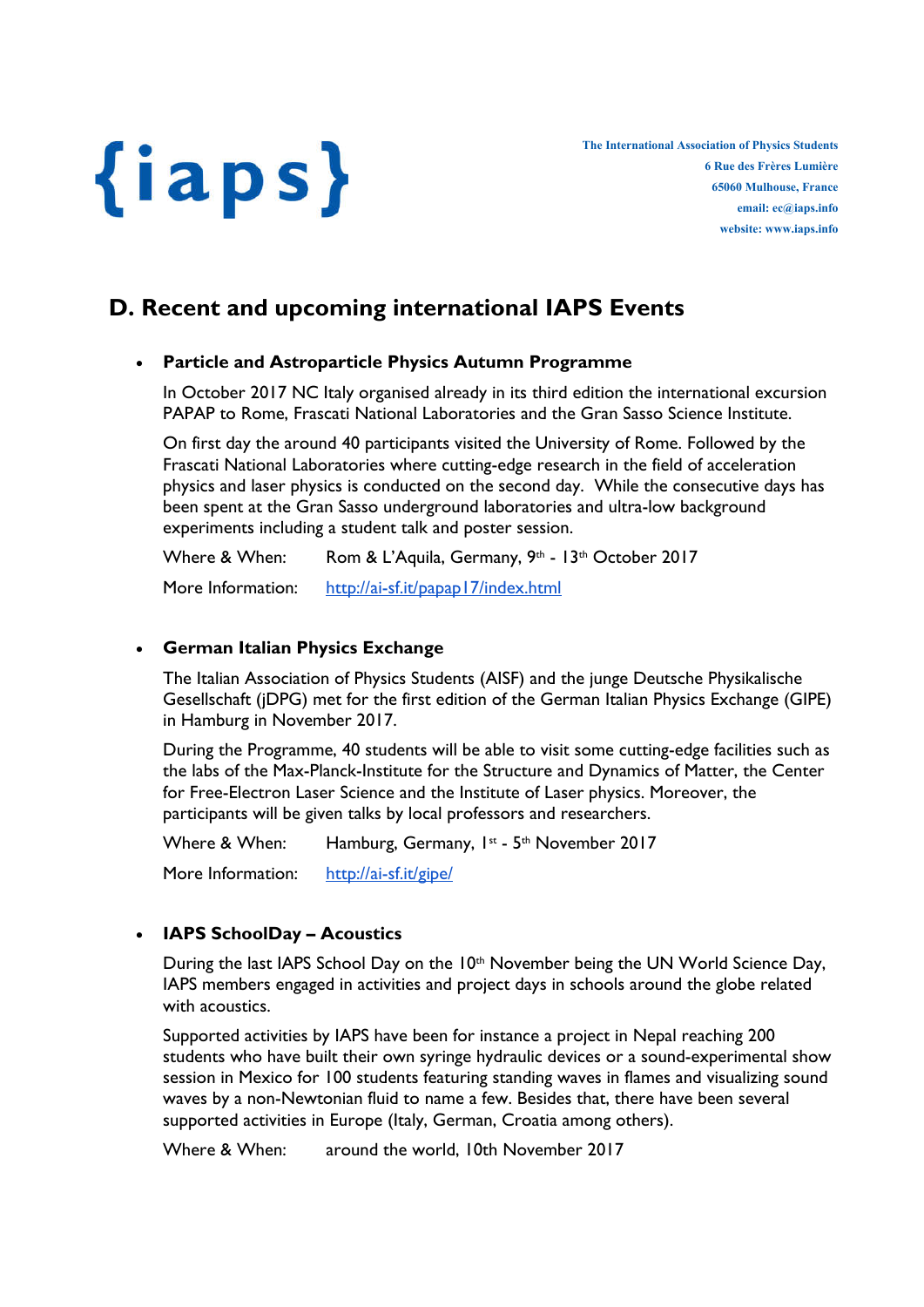The International Association of Physics Students 6 Rue des Frères Lumière 65060 Mulhouse, France email: ec@iaps.info website: www.iaps.info

## IAPS2CERN



IAPS organises a trip to CERN, the European Center of Nuclear Research, on a yearly basis since about a decade. The visit this year included LHCb, ISOLDE, DELPHI, RD51 as well as the European headquarter of the United Nations, but also a brief swing-by the birthplace of the WorldWideWeb. Further scientific highlights have been a guest lecture at the university of Geneva as well as a hands-on session by PhD students at CERN on their work and student opportunities at the European Organization for Nuclear Research.

At the same time, there intentionally has been left enough time for networking between the 40 participants from 14

different countries at the evenings – supported by a nations food night where students cook dishes from their own country and a Swiss host night with chess and checkers.

Where & When: Geneva, Switzerland, 6<sup>th</sup> – 9<sup>th</sup> March 2018 More Information: cern.iaps.info

## PLANCKS 2018

PLANCKS is an annual international physics contest for bachelor and master students. Due to its large success last year, also this year's edition will be organised in a four-day event from Friday to Monday and will include, in addition to the competition itself, social events like a symposium, excursions, social activities and the award ceremony. Participants of PLANCKS compete in teams



consisting of three to four physics student and having to solve challenging theoretical physics exercises over the four-hour time limit. This year we are expecting a similar-sized event as already last year with 36 teams from around 20 countries.

Nevertheless, for us as an international organisation it is as least as interesting to explore how we can involve members that cannot afford to travel to PLANCKS. As last year traveling scholarships, are an option; while remote participation as we test it this year for the first time might open up PLANCKS to an even broader audience. Another highlight this year will be a parallel workshop with past and future preliminary organisers to ensure a high standard already at that level and to transfer knowledge from one generation of organisers to the next one.

Where & When: Zagreb, Croatia, II<sup>th</sup> to 13<sup>th</sup> May 2018 More Information: http://www.iaps.info/event/plancks-2018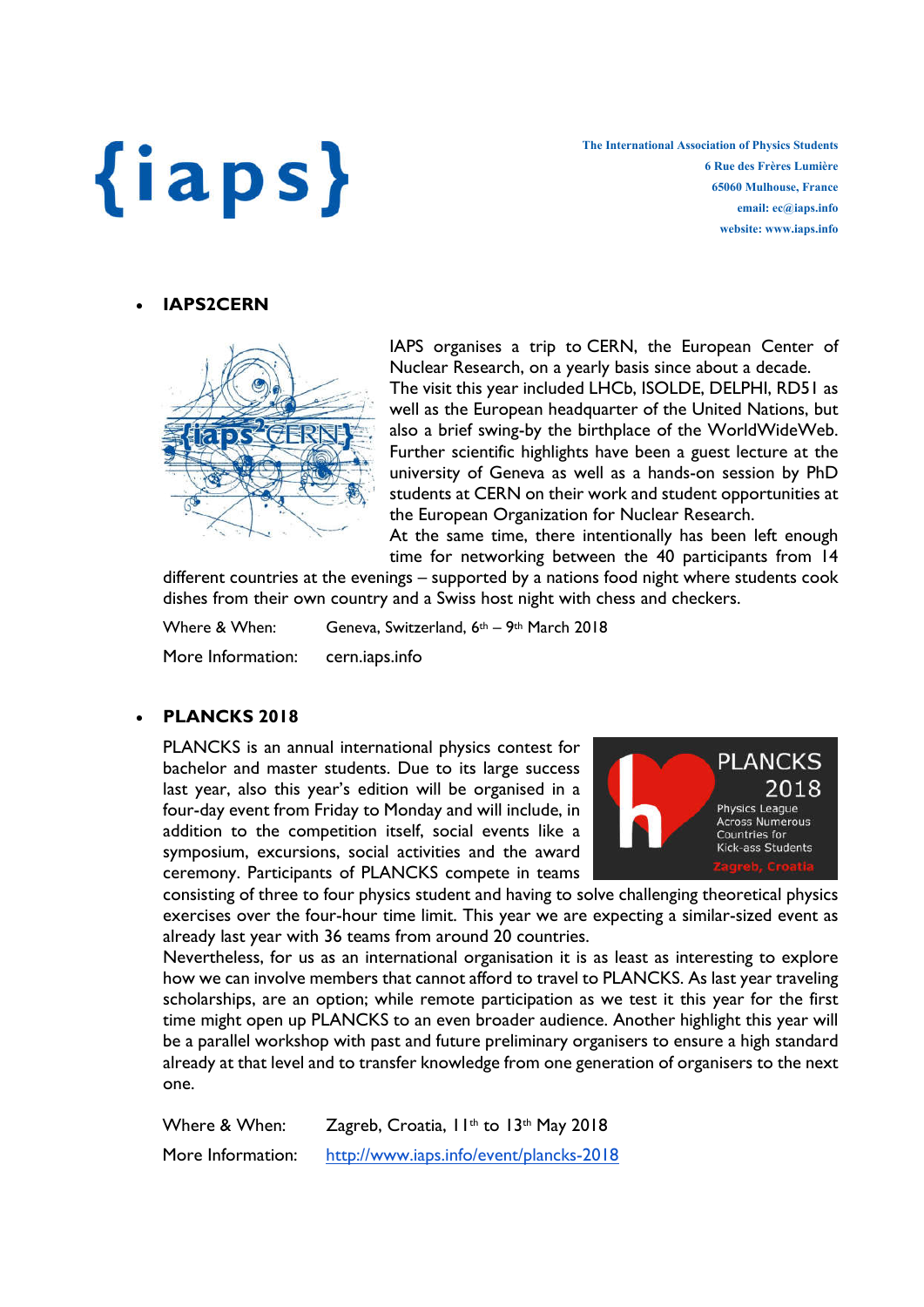The International Association of Physics Students 6 Rue des Frères Lumière 65060 Mulhouse, France email: ec@iaps.info website: www.iaps.info

## International Day of Light



The International Year of Light in 2015 has been a success with 13,168 events in 147 countries, 23.000 mentions in the media and more than 100 million people directly reached. The UNESCO Executive Board has now decided to establish a permanent legacy in the form of an International Day of Light (IDL).

International Day of Light

16 May

IAPS has been already involved in the IYL in 2015 where the IAPS School Day has been born, and will take part during the IDL in a similar manner; locally with light based experiments performed in schools or in public and internationally with 25 IAPS volunteers at the official ceremony in Paris on the  $16<sup>th</sup>$  May 2018, the  $60<sup>th</sup>$  anniversary of the first laser operation.

| Where & When:     | Around the world, $14th - 18th$ May 2018     |
|-------------------|----------------------------------------------|
| More Information: | http://www.iaps.info/grants/iaps-light-grant |

## IAPS4Fusion

Iaps4fusion is the annual excursion for all IAPS members to come to the UK and have an exciting weekend learning about fusion and particle physics. The programme will include visits to the University of Oxford, the Culham Centre for



Fusion Energy (for the JET fusion reactor) and Imperial College London. The participating students will also be welcomed to the Institute of Physics (IOP) by the IOP particle physics group and have time to see the sights in London and Oxford.

For this excursion, there are in total 40 places available; 20 for UK students and 20 for international students, from 7 countries featuring Iran and the United States among them. The later circumstances that IAPS is able to bring together students from countries that are rather opponents than friends is actually not uncommon within our events. And it is a circumstance of which we are particularly proud of.

On top of that travel grants are available via European Fusion Education Network (FUSENET).

Where & When: Oxford & London, 24<sup>th</sup> -27 June 2018 More Information: http://www.iaps.info/activities/trips/iaps4fusion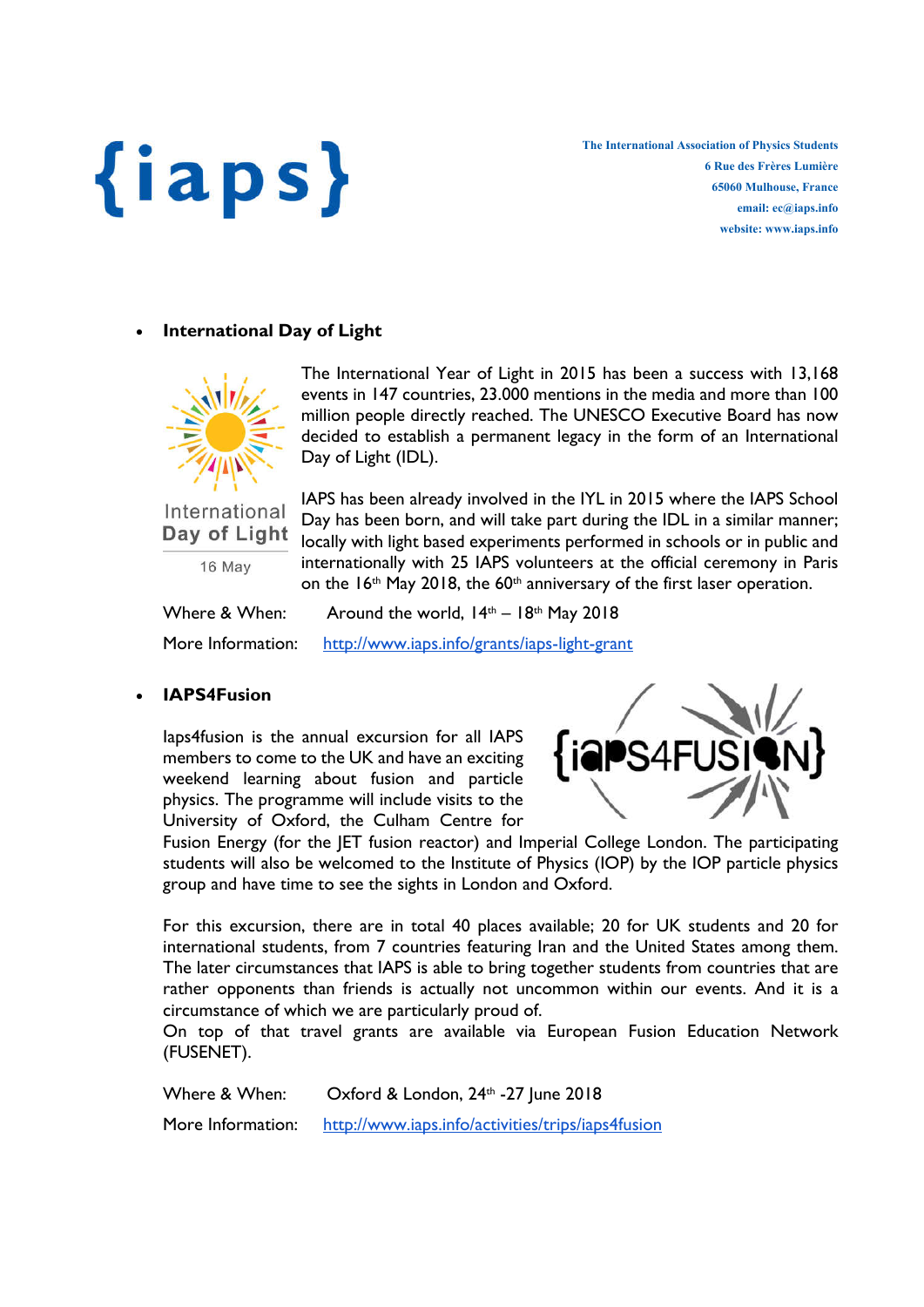The International Association of Physics Students 6 Rue des Frères Lumière 65060 Mulhouse, France email: ec@iaps.info website: www.iaps.info

### ICPS 2018

After a long gap of 19 years, the International Conference of Physics Students returns to the northernmost location in its history, Helsinki, Finland.

The event is held from  $8<sup>th</sup>$  to 14<sup>th</sup> August 2018 and it is organized by Resonanssi and Fyysikkokilta, the physics student associations at the University of Helsinki and Aalto University, respectively. There are many highlights worth mentioning. Meanwhile the wellknown nations food night, hundreds of participants from around the globe and first-class key note speakers have become standard. Nevertheless, this year we will be able to for the first time to reach the magic number of 50 different participating countries.

From an IAPS organisation perspective, it is also our most important event of the year as our Annual General Meeting will take place during the ICPS as well as the meeting of our committee chairs called delegate day to which IUPAP has been invited to.





More Information: http://icps.helsinki.fi/icps-2018/